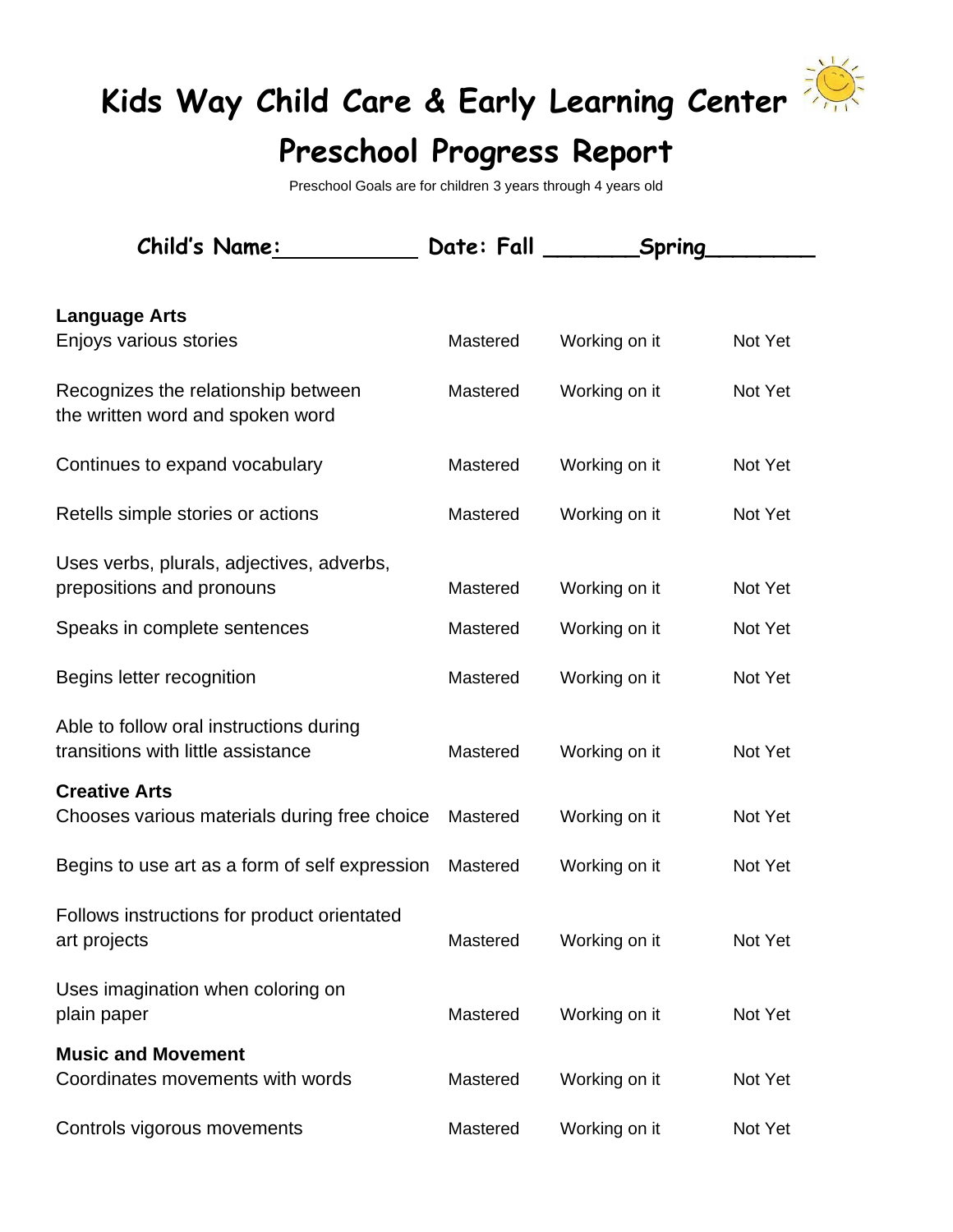| Plays children's musical instruments<br>following oral instruction                                          | Mastered | Working on it | Not Yet |
|-------------------------------------------------------------------------------------------------------------|----------|---------------|---------|
| Participates in music and singing at<br>circle time                                                         | Mastered | Working on it | Not Yet |
| <b>Math and Cognitive Skills</b><br>Identifies colors, shapes,<br>sizes and weight (big/small, heavy/light) | Mastered | Working on it | Not Yet |
| Completes patterns using 2 elements                                                                         | Mastered | Working on it | Not Yet |
| Sequences 3 items by size                                                                                   | Mastered | Working on it | Not Yet |
| Matches like items                                                                                          | Mastered | Working on it | Not Yet |
| Understands basic elements of time<br>(today, tomorrow, before or after nap)                                | Mastered | Working on it | Not Yet |
| Counts to twenty                                                                                            | Mastered | Working on it | Not Yet |
| Counts items to ten                                                                                         | Mastered | Working on it | Not Yet |
| Begins number recognition                                                                                   | Mastered | Working on it | Not Yet |
| <b>Motor Skills</b><br>Able to run, jump, stop, turn, and<br>stand on one-foot                              | Mastered | Working on it | Not Yet |
| Develops eye hand coordination<br>(puzzles, small manipulatives)                                            | Mastered | Working on it | Not Yet |
| Walks up and down stairs safely                                                                             | Mastered | Working on it | Not Yet |
| Begins using the tripod grip on crayons                                                                     | Mastered | Working on it | Not Yet |
| Begins to use scissors                                                                                      | Mastered | Working on it | Not Yet |
| <b>Social Science</b><br>Participates in cooperative play                                                   | Mastered | Working on it | Not Yet |
| Negotiates wants with classmates<br>with assistance                                                         | Mastered | Working on it | Not Yet |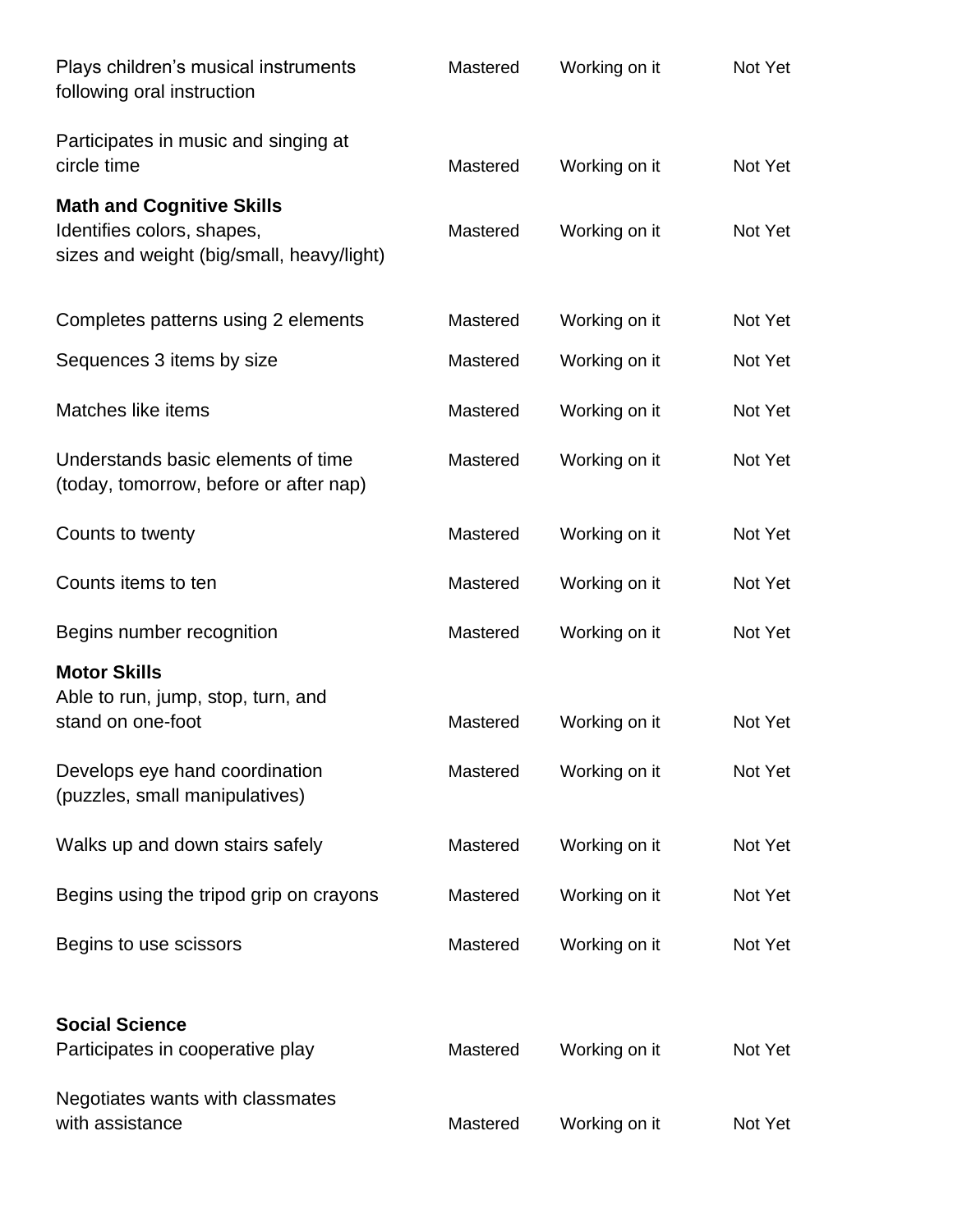| Understands others have feelings                                                | Mastered | Working on it | Not Yet |
|---------------------------------------------------------------------------------|----------|---------------|---------|
| Uses manners; please, thank you,<br>your welcome and I'm sorry                  | Mastered | Working on it | Not Yet |
| Controls impulsive behaviors<br>with assistance                                 | Mastered | Working on it | Not Yet |
| Sits side by side with peers and<br>participates in circle time and             |          |               |         |
| academic/art projects                                                           | Mastered | Working on it | Not Yet |
| Participates in the Pledge of Allegiance                                        | Mastered | Working on it | Not Yet |
| Forms a line to go outside                                                      | Mastered | Working on it | Not Yet |
| Transitions from one activity to another with<br>little assistance              | Mastered | Working on it | Not Yet |
| Cleans up following an activity with little<br>assistance                       | Mastered | Working on it | Not Yet |
| <b>Self Help Skills</b><br><b>Completely Potty-Trained</b>                      | Mastered | Working on it | Not Yet |
| Washes hands without assistance                                                 | Mastered | Working on it | Not Yet |
| Pours own milk or juice from a small pitcher                                    | Mastered | Working on it | Not Yet |
| Serves self with tongs                                                          | Mastered | Working on it | Not Yet |
| Passes food items to classmates                                                 | Mastered | Working on it | Not Yet |
| Puts on and takes off own coat and shoes                                        | Mastered | Working on it | Not Yet |
| <b>Science and Nature</b>                                                       |          |               |         |
| Understands cause and effect<br>(sun makes it hot, rain is wet, wind blows air) | Mastered | Working on it | Not Yet |
| Discuss and label weather                                                       | Mastered | Working on it | Not Yet |
| Understands the difference between living<br>and non-living                     | Mastered | Working on it | Not Yet |